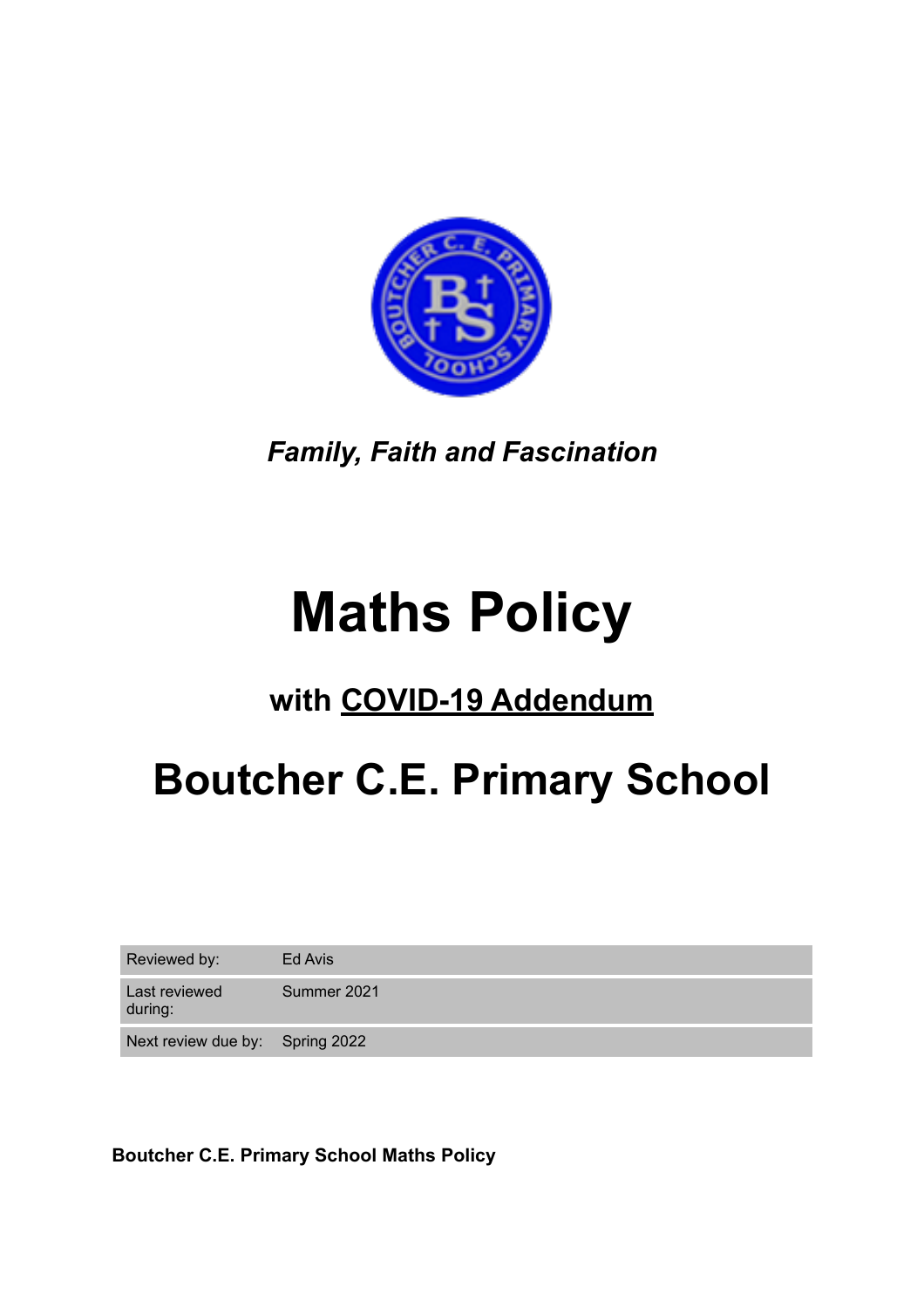Introduction Foundation Stage: Reception Maths No Problem! Pedagogy Summative Assessment Displays Workload Times Tables Homework Presentation **Resources** Evaluation and Monitoring Equal Opportunities Parental Involvement Role of the Coordinator **COVID-19 Addendum**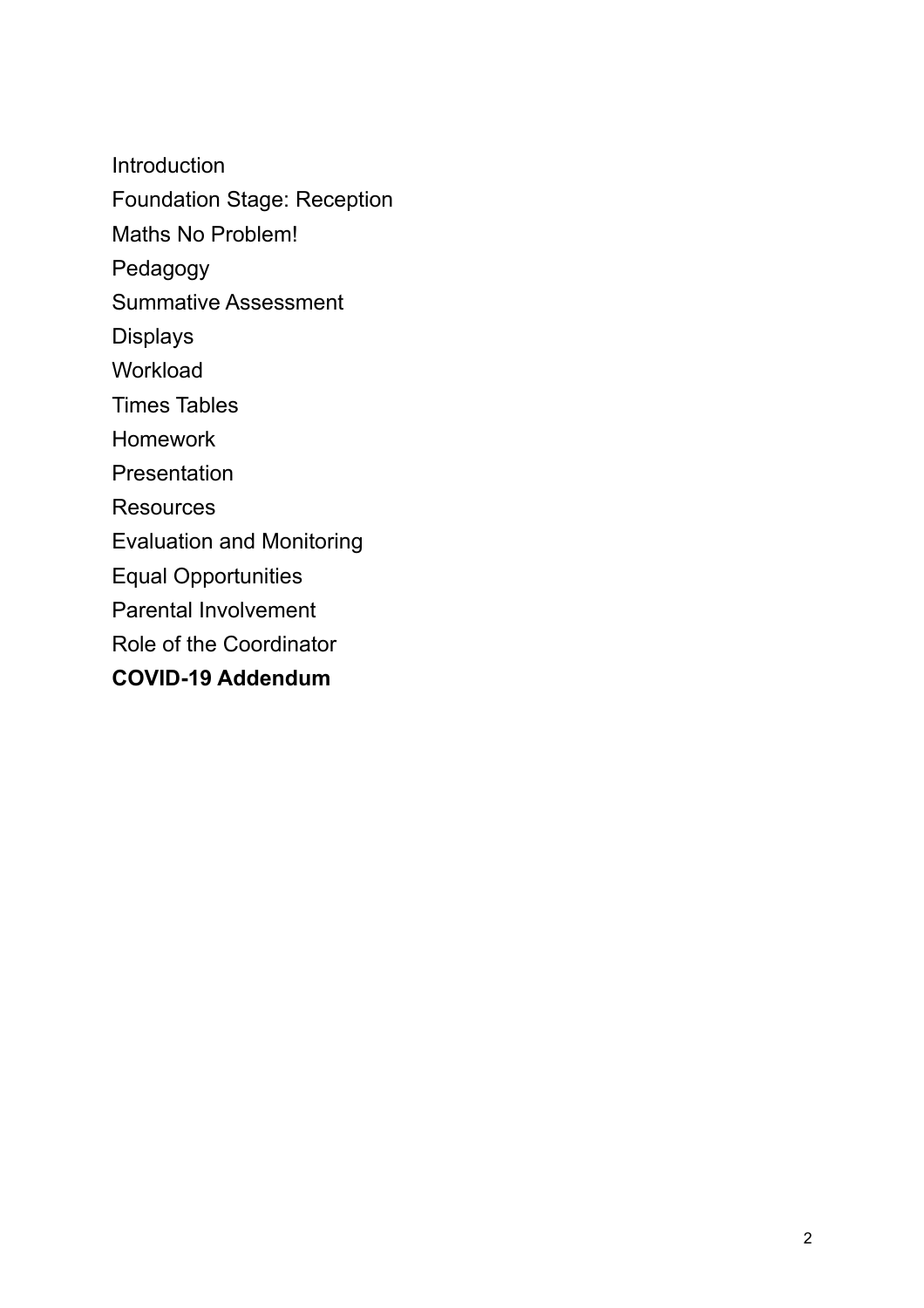### Introduction

*'Mathematics is a creative and highly inter-connected discipline that has been developed over centuries, providing the solution to some of history's most intriguing problems. It is essential to everyday life, critical to science, technology and engineering, and necessary for financial literacy and most forms of employment. A high-quality mathematics education therefore provides a foundation for understanding the world, the ability to reason mathematically, an appreciation of the beauty and power of mathematics, and a sense of enjoyment and curiosity about the subject.*' (DfE 2013)

Mathematics pervades many aspects of our lives and can help us to make sense of the world. With this in mind this policy promotes the basic and wider understanding of mathematics, and hopes to instill an enjoyment in the subject by supporting children to engage with it and helping them to be successful at it to promote further learning. We encourage a teaching practice that will result in children making *sustained* progress. To that end we have ensured that we have adopted an evidence-informed approach to what works when teaching mathematics. The policy attempts to provide an ambitious yet practically achievable framework for the teaching mathematics.

The school has committed to following *Maths, No Problem!* - a Department for Education recommended teaching scheme that supports the *mastery* approach to teaching mathematics. While the scheme usefully provides many resources to help with delivery this pedagogy, we recognise that it will take some time for all teaching staff to become as confident and as effective in teaching with the mastery approach as we would like. We are beginning our second year using the scheme but recognise the need for continued professional develop. We are beginning our the second year of professional development with the NCETM's *Maths Hub* work groups, which focuses on embedding the mastery practice further. This involves a KS1 and KS2 teacher receiving training on a half-termly basis over the next two years. These teachers will then disseminate useful findings through INSET training, most likely through after-school INSET.

A mastery approach involves a significant shift in expectations - particularly directed at those who may not otherwise attain highly. Some schools aim to implement the mastery scheme gradually, starting with the school's newest cohort. By implementing this across the school, we appreciate that some of the expectations for *all* may be difficult to maintain. We will endeavour to learn how best to accommodate those with a less secure understanding within this scheme. For that reason it remains that the judgement of teachers may determine that the order or structure prescribed by *Maths, No Problem!* is not followed strictly. We place trust in teachers' professional judgement to amend or add planning, resourcing, interventions or assessments accordingly. The advantage of implementing this immediately across the school is that all teachers will become familiar with the scheme and training given will be relevant to all.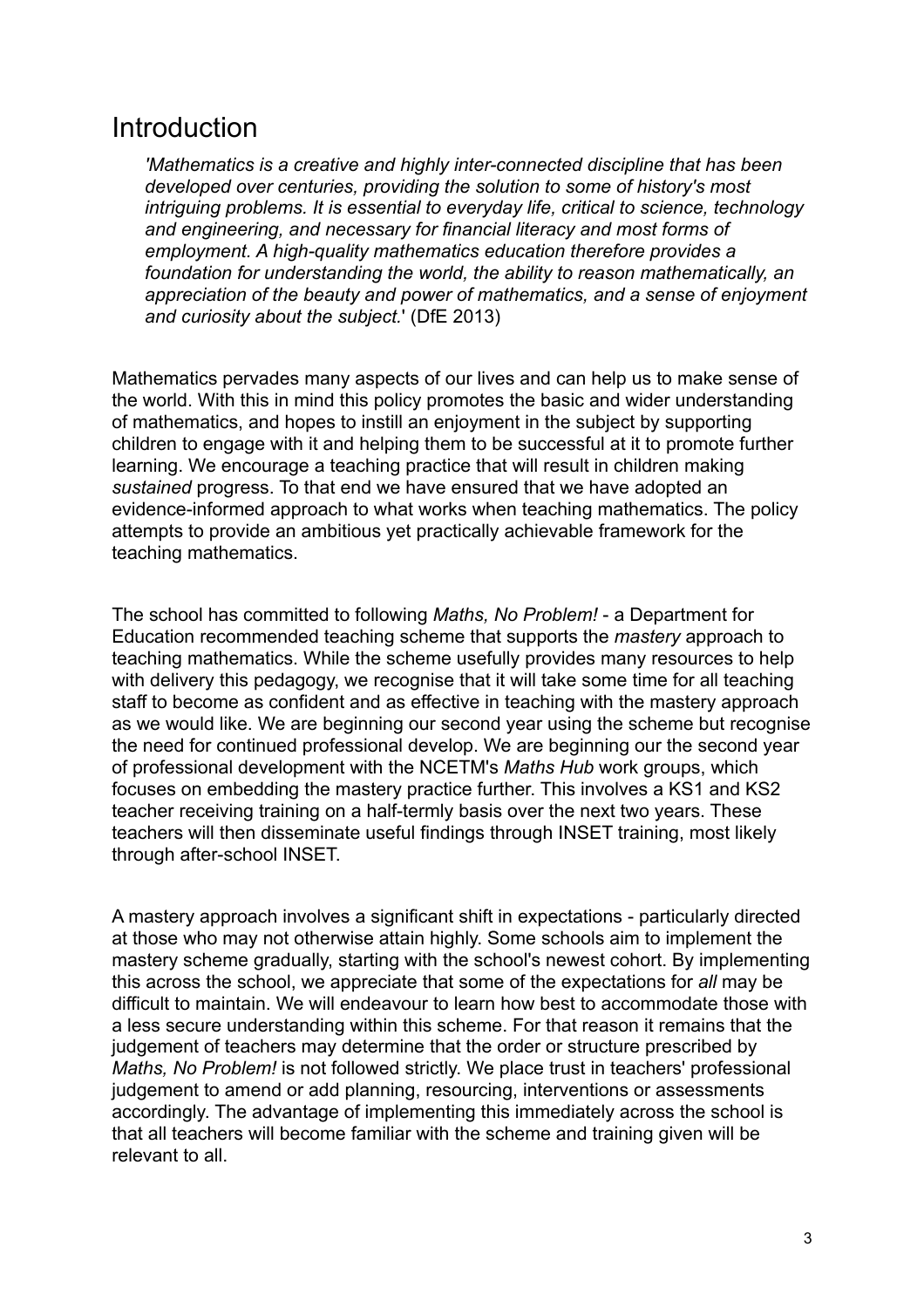# Foundation Stage: Reception

In Reception, the priority is for children to develop a deep and secure understanding of the foundations of mathematics - an understanding that is grounded in the concrete, practical and pictorial. Through providing children with mathematical activities that encourage children to recognise the nature of number and its many different representations, we hope to nurture an interest in the subject and help them to see that it is a helpful lens through which to understand and interpret the world.

While there may be opportunities for children to learn about mathematics through interaction with their peers and discovery, there remains the expectation that the teacher will *teach* children the early learning goals in such a way that *all* children are given the opportunity to develop their sense of number deeply. This is of great importance, as it will make consequent mathematical concepts more accessible.

In keeping with our aim to implement a mastery approach to teaching maths, we will make use of the NCETM's resources to support the teaching of maths in Reception using their suggested activities inspired by episodes of *Number Blocks* to gradually build a secure understanding of number moving gradually through each number to deepen and secure children's understanding of each one. Through doing so we hope that no child will be left behind as the starting point should be accessible to all.

In Reception children will become familiar with using concrete resources that act as useful models for thinking about number and different representations. Children manipulating number in different representations serves to deepen their understanding of number and begin to build mental models for thinking about number.

Throughout the curriculum, opportunities exist to extend and promote mathematics. Teachers need to ensure they seek to take advantage of these cross-curricular links, where possible and practical.

### Maths No Problem!

We teach Maths using the Maths No Problem scheme, an approach to teaching maths developed in Singapore. Problem solving, fluency and relational understanding are at the heart of the scheme. It uses the Concrete Pictorial Abstract (CPA) approach and allows pupils to spend enough time to fully explore a topic in terms of representation and structure, reinforcing it with practice, before moving onto the next one. All ideas are built on previous knowledge and pupils have ample opportunity to develop relationships between topics.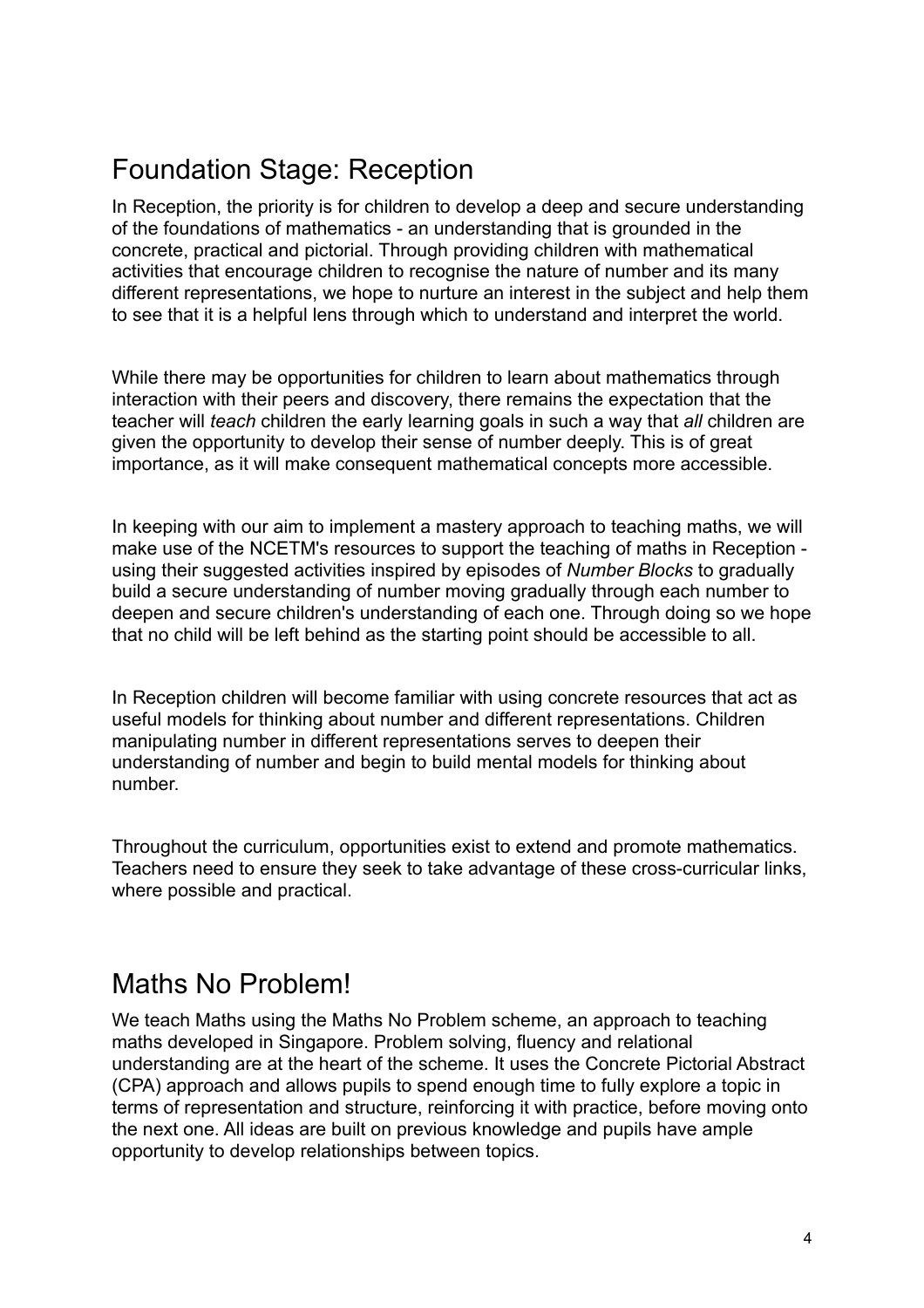Lessons typically are broken into four parts:

- 1. Anchor Task the entire class spends time on a question guided by the teacher. The children are encouraged during this time to think of as many ways as possible to solve the question as possible.
- 2. New Learning the teacher introduces and explains the new learning for the lesson, providing precise explanation.
- 3. Guided Practice children practice new learning in groups, pairs or individually guided by the teacher.
- 4. Independent Practice practice on your own. Once children have mastered the concept they use their reasoning and problem-solving skills to develop their depth of learning.

Key points:

- A highly effective approach to teaching maths based on research and evidence - the small manageable steps used to explain new concepts avoids overloading children's short-term memory
- Builds students' mathematical fluency without the need for rote learning
- Introduces new concepts using Bruner's Concrete Pictorial Abstract (CPA) approach
- Pupils learn to think mathematically as opposed to reciting formulas they don't understand
- Teaches mental strategies to solve problems such as drawing a bar model
- Lessons are designed to enable children to practise and apply new knowledge within other areas of the mathematical curriculum.

# Pedagogy

To ensure a high standard of teaching and learning in all classes, we need consistent and effective pedagogical practice within and between year groups. Effective teaching within maths requires the development of strong subject knowledge, high expectations, effective use of assessment and feedback, and regular opportunities to retrieve and consolidate.

#### **Developing Subject knowledge for Direct Instruction**

The *MNP!* scheme provides Teacher Guides that explain the rationale behind the approach to teaching each discrete piece of knowledge within each lesson.

Explanations are broken into small steps and carefully planned so its necessary that teachers fully understand and learn these before teaching them. Understanding and believing in the reasons behind the teaching is vital to its success. It allows the teaching to remain and concise and engaging. It enables strong and consistent direct instruction in the classroom, with teachers able to deliver content with clarity, confidence and precision. Teacher Guides draw attention to the importance of the CPA approach that must be adopted by all so children can experience the diversity of mathematical representation and structure .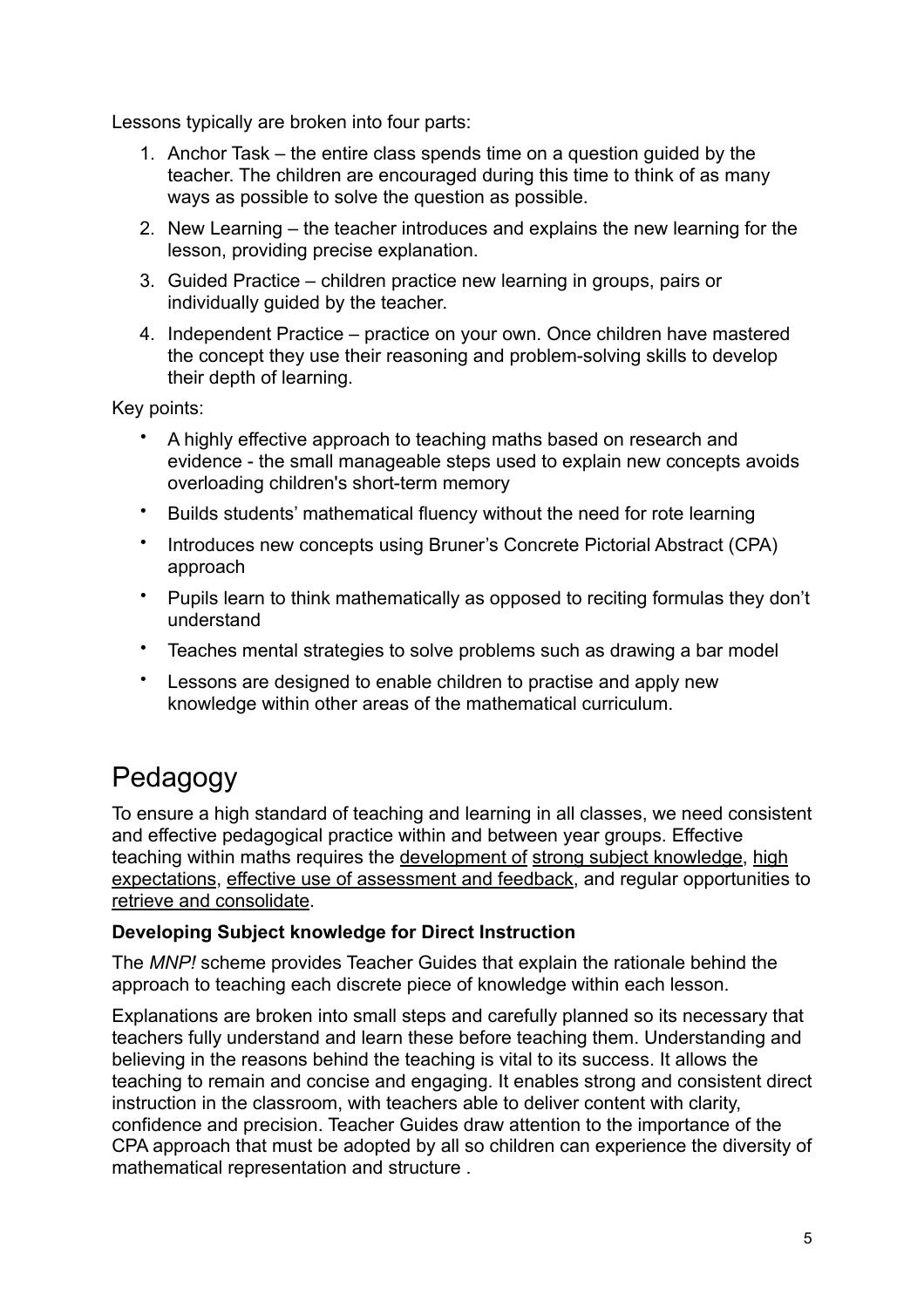Each class teacher is responsible for the being prepared for lessons in mathematics for their class. While they should largely follow the scheme mentioned outlined above, trust is placed in teachers' professional judgement to deviate from it when they deem it appropriate.

#### **High Expectations**

Teachers should have high expectations of all children's learning and provide appropriate support so that they can achieve. We explicitly teach precise vocabulary and expect pupils to use these when articulating their mathematical reasoning.

We expect all children to engage with the learning. Questioning must be used to maximise pupil participation: all teachers should employ a no hands-up approach and provide opportunities for all to share answers on whiteboards.

Children are expected to make the most of the opportunities to practise in each lesson and understand that it is needed if they are to experience success.

#### **Assessment, Feedback and Marking**

Lessons must be responsive to the needs of the children: sped up or slowed down or levels of support adjusted following in-lesson assessment.

Effective questioning provides quick indicators of understanding and immediate opportunity to provide instructive feedback.

Work completed within the lesson is assessed promptly and feedback given as close as possible to the time of the work being completed. This live feedback within a lesson may be verbal or written.

Within lessons children should be receiving as much feedback as is practical and possible, both individual and whole-class. Immediate feedback allows children to assess their own understanding and learn from mistakes there and then. There should be regular opportunities for discussion of answers and strategies to support pupils' reasoning skills and check and deepen their understanding.

Interaction and dialogue should focus on key ideas and concepts (including misconceptions and difficult points) and effective, efficient strategies of working mathematically. The NCETM advises that '*the most important activity for teachers is the teaching itself, supported by the design and preparation of lessons. Marking and evidence-recording strategies should be efficient, so that they do not steal time that would be better spent on lesson design and preparation. Neither should they result in an excessive workload for teachers.'*

Teachers should aim to distinguish between a pupil's simple slip and an error that reflects a lack of understanding.

- For slips, it is often enough to simply indicate where each slip occurs, particularly when the teacher's/school's approach is to encourage pupils to correct them;
- If errors demonstrate lack of understanding, the teacher may decide to take alternative courses of action, For instance, with a small number of pupils, the teacher may arrange same-day intervention, while for a large number of pupils, the errors will be addressed in the next lesson.

Evidence shows (Black and Wiliam 1998) that pupils benefit from marking their own work. Part of this responsibility is to identify for themselves the facts, strategies and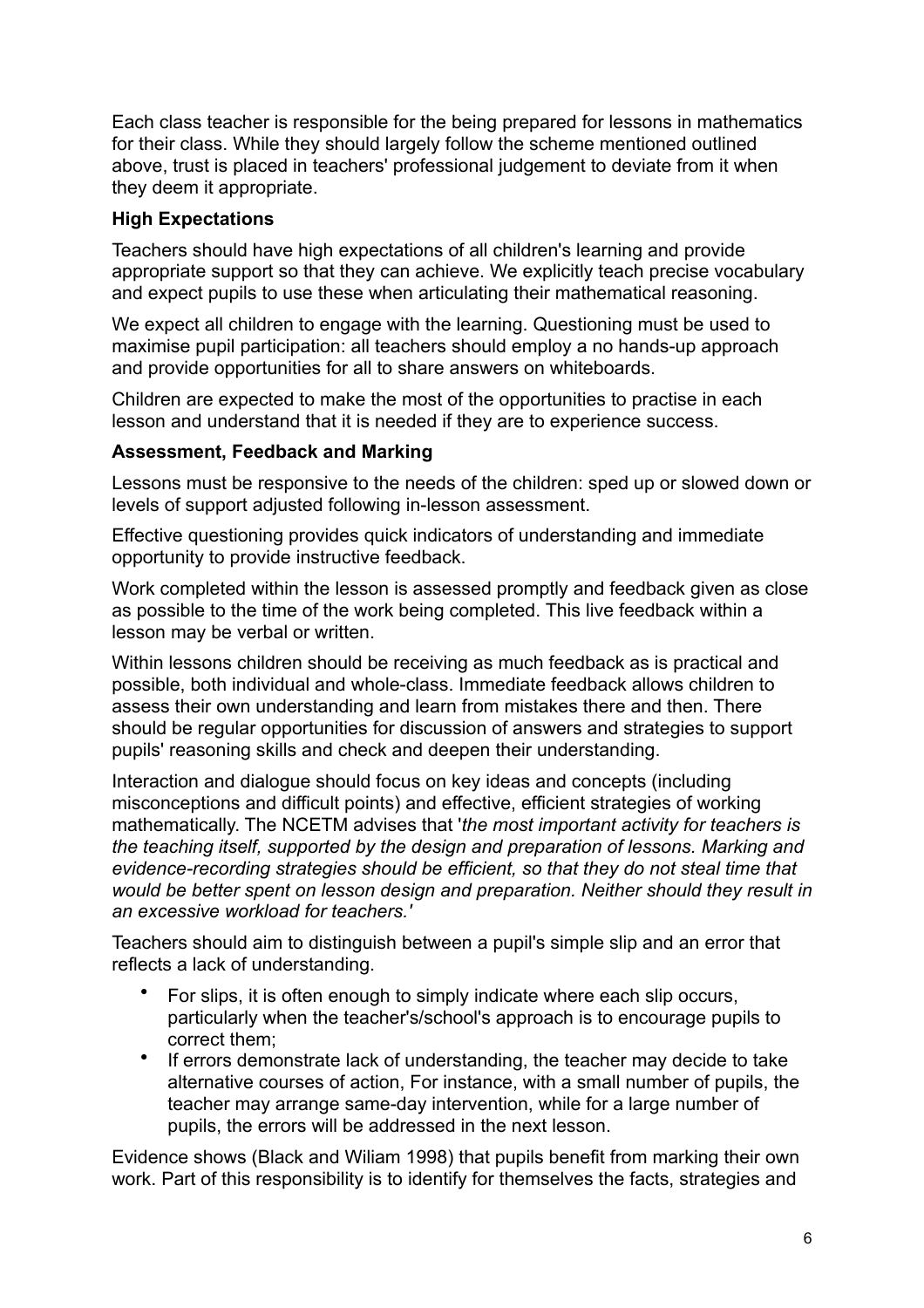concepts they know well and those who they find harder and need to continue to work on. Children will tick or make corrections.

#### **Retrieval and consolidate**

The mastery approach involves children studying mathematical topics in depth one at a time. Wherever possible MNP expects the application of past learning within each new topic.

To ensure all areas are revisited, children also complete daily low stakes quizzes. These '5-a-days' provide an opportunity for regular spaced retrieval practice, which research findings indicate aid long-term retention of knowledge, and another daily opportunity to interact and assess where children are with their learning, indicating either understanding or the need for some sort of intervention. That intervention may be immediate and one-to-one or take the form of responsive whole-class feedback. Performance at a given task in one lesson does not provide a good indication of future performance, so regular quizzing can provide a more accurate picture of where a child might be. Through revisiting tasks children have a better chance of being able to retrieve knowledge in the future

Teacher may also incorporate retrieval practice into other times in lessons where it is helpful, taking the form of questioning with all pupils responding on whiteboards.

The content of these 5-a-days should include questions from a range of areas they have previously been taught. They may also involve revisiting knowledge that must be fluent and automatic to the learner, so all questions may ask learners to recall certain number facts or procedures. This is especially important when we acknowledge the suggested findings of Cognitive Load Theory. The more mathematical knowledge children have committed to their long-term memory, the more of their working memory can be freed up to understand new material, solve problems or engage with investigations. Being fluent in the different *procedures* of maths and *counting* decreases the strain on a child's short-term memory.

### Summative Assessment

Mathematics assessments will continue to take place on a termly basis using the PUMA (Rising Stars) assessments, which provides a useful benchmark as the results can be compared to national averages based on a large sample set.

Along with the knowledge of pupil understanding gained from lessons, teacher should use the quizzes and termly assessments to reach a judgement to determine whether each pupil is working *below*, *towards*, *at* or *above* year group expectations.

This judgement will indicate the extent of pupils' progress - which is shared with parents / carers during open days throughout the year.

# Displays

Each classroom should have a mathematics display, which should act as an aid to learning: this may provide relevant worked examples, or draw attention to important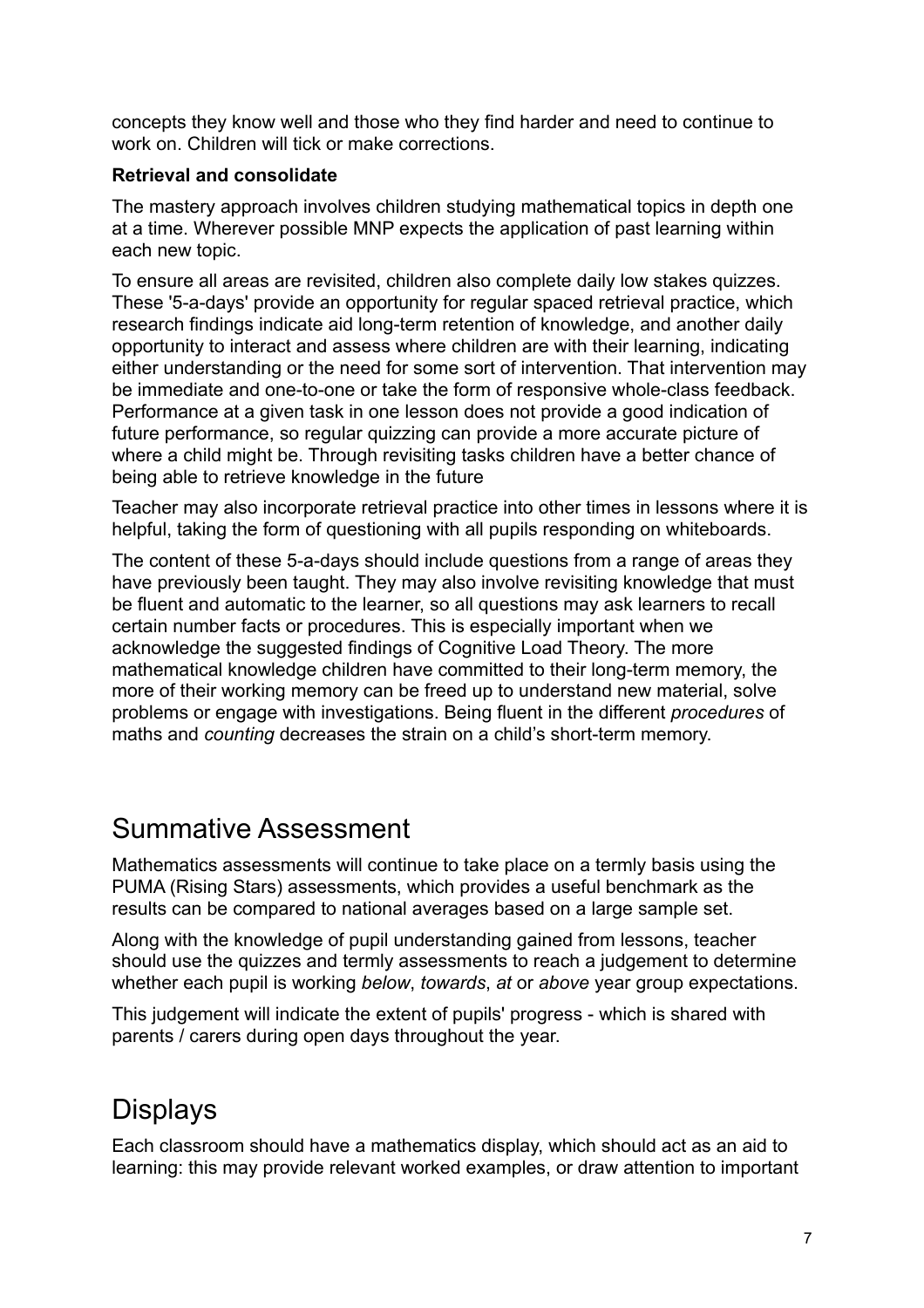or inspiring knowledge, or topic-related vocabulary. Teachers are encouraged to make sure most of these are created during a lesson – such as worked examples that pupils can look back to.

### **Workload**

As is suggested by the NCETM, time saved on planning and marking within *written methods and counting* should be redirected towards assessment, and the planning and delivery of engaging and thought-provoking concepts lessons to develop pupils' understanding. Over the last few years, measures have been taken to reduce the teacher workload while aiming to secure high quality and effective teaching.

# Times tables

To encourage children to learn times tables and division facts, children aim to fill in 'times table and division grids' within a set time limit. These grids contain 52 times tables facts to recall. To recognise successful completion, results are recorded on a times tables achievement grid displayed within the classroom. Children may only move onto a new number once they have completed both the multiplication and division grids with the given time limit. Ideally these tests will be completed three days of each week. The national expectations are that the following relevant times tables and division facts should be known:

Y2: 2s, 5s, 10s Y3: 2s, 5s, 10s, 3s, 4s, 8s Y4: 2s, 5s, 10s, 3s, 4s, 8s, 6s, 7s, 9s, 11s, 12s

Since these are now tested at the end of Year 4, it is important that teachers aim to incorporate the learning of times tables in school - and as far as possible to encourage parental support at home to ensure these facts are learnt. Pupils should regularly use *Times Tables Rock Stars* at home to further improve their knowledge. Knowing times tables facts is of considerable benefit to pupils; when known these facts can make so many aspects of easier to understand.

## Homework

Opportunities should be provided for children to practise their mathematics at home. Homework should be set on a weekly basis and it can take various forms including the use of the online resource, *Mathletics*. *Mathletics* serves as a useful assessment tool since it marks any homework set and can provide a useful indication of pupil understanding. Children are given instant feedback and the opportunity to attempt to learn from their mistakes. In KS1 children have access to *Numbots*, an online resources that motivates children to improve their knowledge of addition and subtraction facts.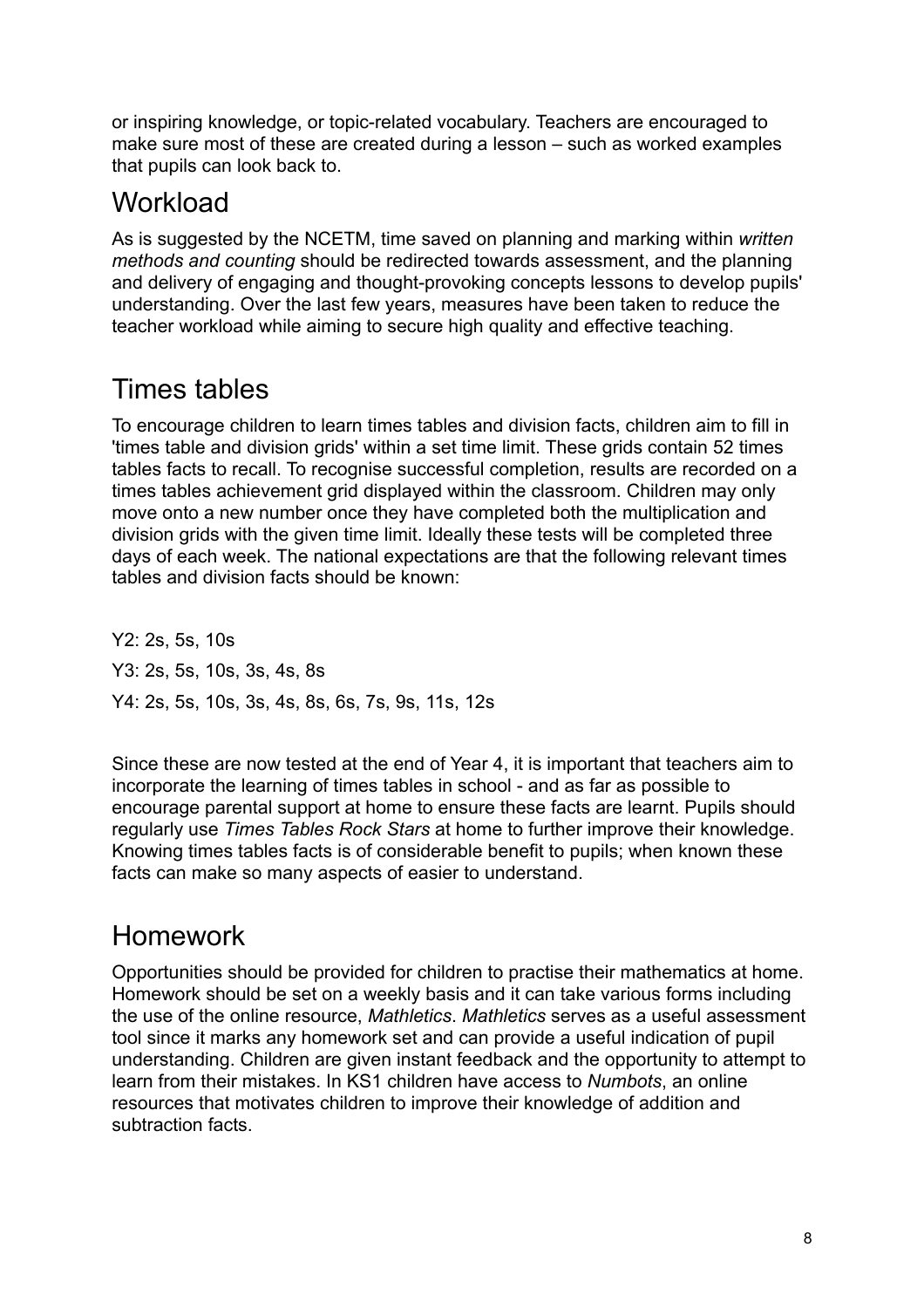# Presentation

Children must be set high expectations for the presentation of their work. The date should be written in numbers, making sure there is only one digit per box. The date is to be written and below should be short, concise description of the task focus, e.g. *Long Division*. We will begin to circle question numbers/letters to avoid them becoming mixed up in their calculations. It is important that teachers aim to pick up on and highlight any presentation errors.

## Resources

Throughout the school we have a variety of resources in designated areas around school. Resources are added to regularly. Each classroom will be resourced with materials to support the delivery of maths: such items might include tens frames, number tracks, number lines, multiplication tables, 100 squares, 2D and 3D shapes, unifix cubes, multilink cubes, dice, dominoes and other smaller items. Larger materials such as scales, trundle wheels and measuring cylinders will be held centrally in the cupboard in the hall. Resource shortages should be notified to the coordinator who has responsibility for ordering equipment as required.

# Evaluation and Monitoring

Mathematics is monitored regularly throughout the school by:

- book scrutiny
- peer-led lesson observations
- reviewing and monitoring of planning (presently aiming to do this once every three weeks unless a teacher asks for or requires additionally input)
- Assessment and analysis of data
- learning walks

Following this evaluation and monitoring, the coordinator should aim to provide as much relevant support as possible.

# Equal Opportunities

It is important that:

- our expectations do not limit pupil achievement
- we provide options for those struggling in any given topic either through resources to help or alternative tasks
- we aim to challenge and extend children when appropriate

## Parental Involvement

It is important that parents and carers are actively involved in children's education. In order to help keep them informed of what is happening within school we run annual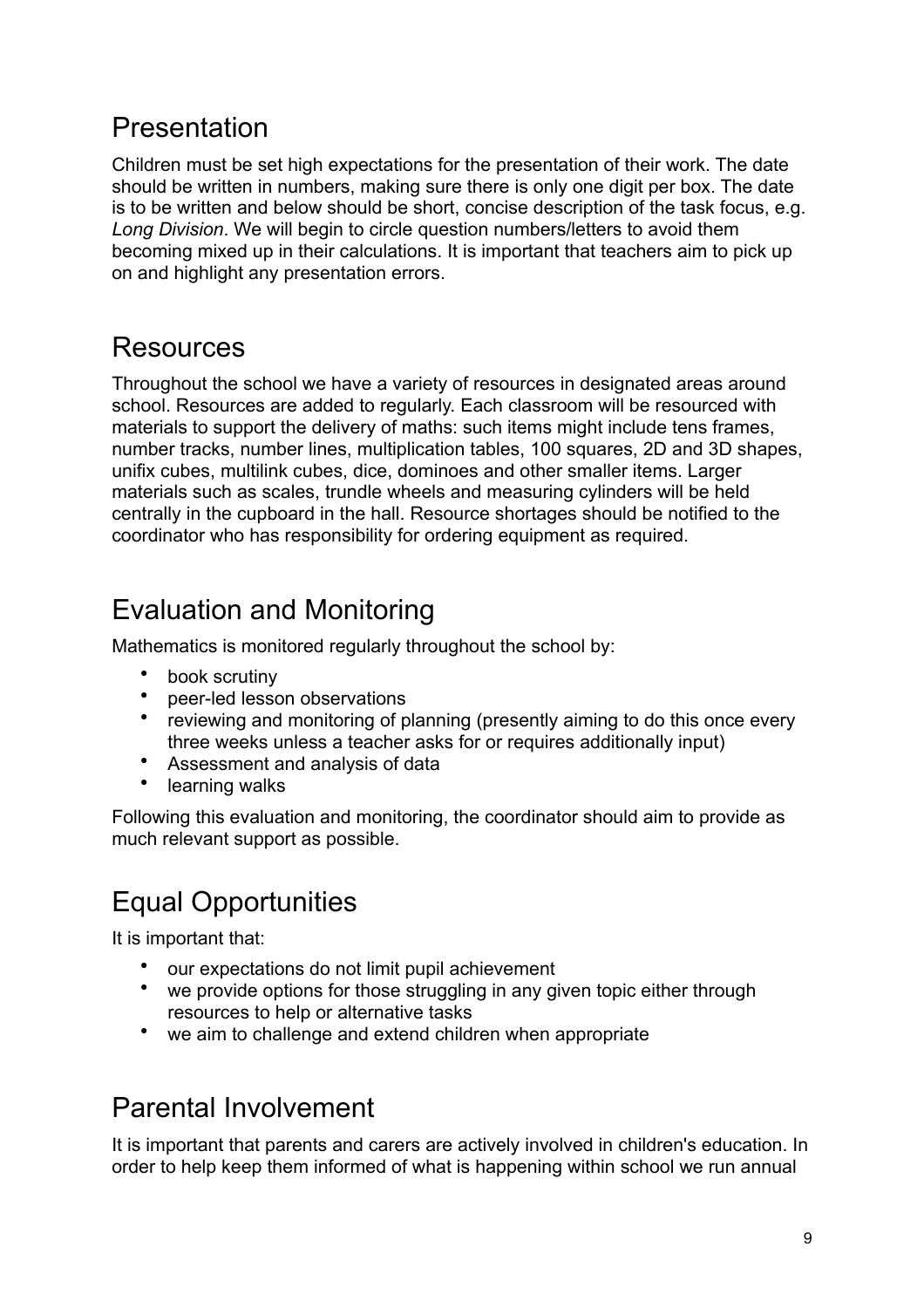information sessions, which look at current developments with school and new methodologies for delivery the teaching of mathematics and also any new statutory changes such as curriculum or assessment/testing arrangements. When a child is struggling to retain expected knowledge in maths, teachers are advised to ask parents for their support to ensure their child is receiving the regular practice required that cannot be provided in school easily.

# Role of the Coordinator

As well as taking part in much of the evaluation and monitoring and support mentioned above, the coordinator should keep colleagues aware of recent research and relevant developments in literature through staff meetings, aiming to do so once every half-term.

# **COVID-19 Addendum**

From 20th March 2020 parents were asked to keep their children at home, wherever possible, and for schools to remain open only for those children of workers critical to the COVID-19 response - who absolutely needed to attend. After this lockdown, there was a gradual easing of restriction that led to the reopening of school. January 2021 saw another lockdown. In March schools reopened. What follows describes the actions that were taken to make sure children continued to have a worthwhile and quality experience of mathematics.

### Lockdown 1 (Spring/Summer 2020)

Based on the experiences of parent teachers of home learning, we gained a better insight into what might be a realistic amount of work to expect to be completed by pupils at home, particularly with the limited support available to those children whose parents would be working at home. The work had to be achievable independently to sustain motivation. Since some children had limited access to electronic devices (with some receiving paper copies of work and answers with explanations), it was best not to try to teach new content as this would unfairly disadvantage some children and widen the gap in attainment.

With this in mind, teachers collectively agreed only to set work that had already been covered with a view to consolidating past learning rather than starting anything new. The work set consists of 5-a-days, which comprise five maths questions (two arithmetic focused and three reasoning focused) and activities set on *Mathletics*, an online learning platform that nearly all Boutcher pupils were already familiar with through homework tasks.

- 5-a-days were set on Mondays, Wednesdays and Fridays.
- *Mathletics* activities were set on Tuesday and Thursdays.

For 5-a-days, teachers select questions knowing that they had already covered that area of the curriculum so it should at very least be familiar to the child. This did not mean all work should have been completed easily with minimum effort. Children forget. But - as research demonstrates - forgetting is an important part of remembering. If children persevere but still cannot come up with a solution they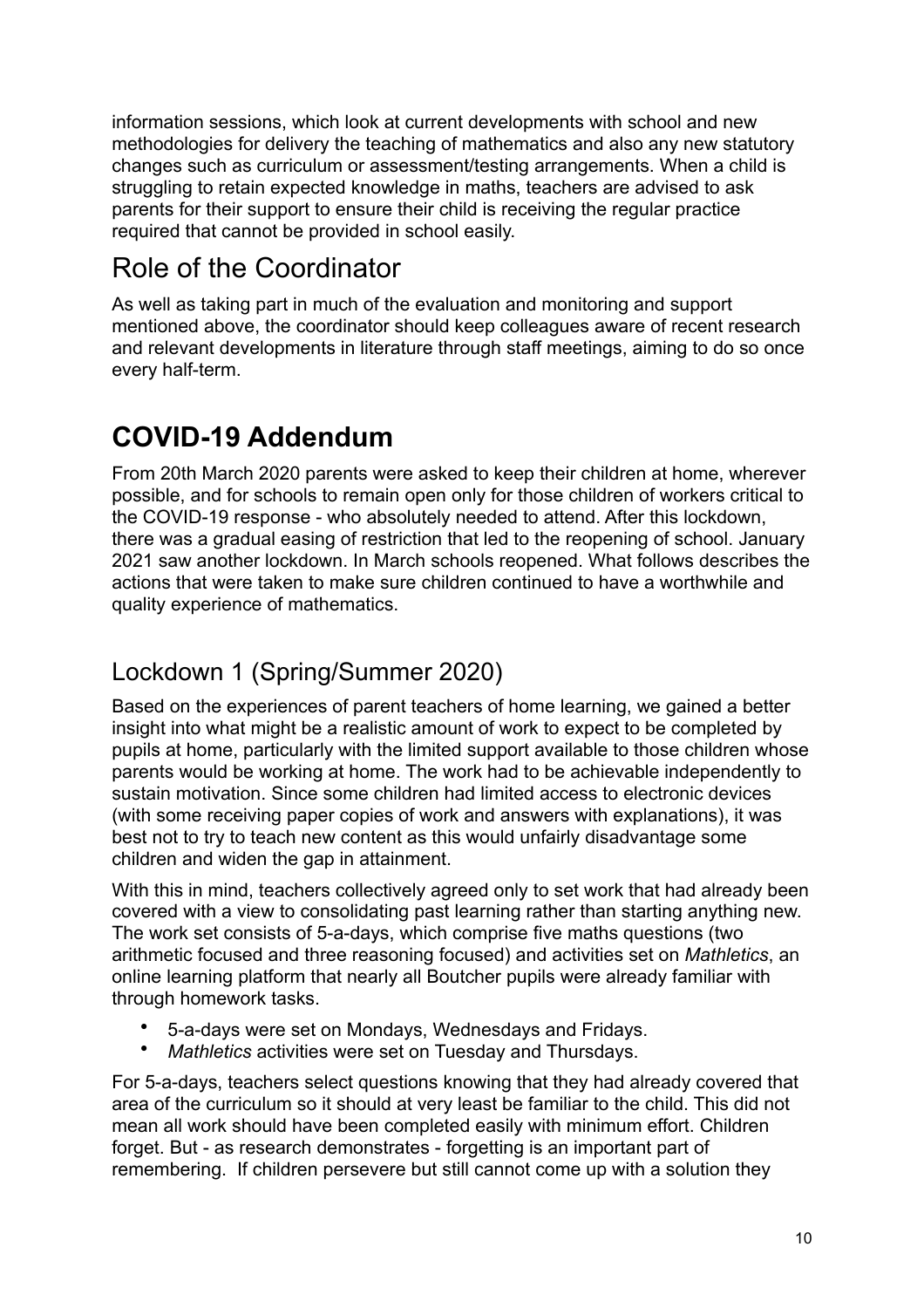know they'll be given the answers and explanations afterwards so they can arrive at an improved understanding. Additionally, if a child is struggling, we encourage them to make use of the internet to search for educational videos that might support them with the question. If that fails, teachers may direct students to helpful videos and tutorials.

For *Mathletics*, the same approach is taken - teachers select a range of activities for children to complete that reflect the areas of the curriculum already covered. Activities always offer support and explanation for each activity - so children know where they can find help. If this still isn't enough, then children are encouraged to work backwards - something they may be able to do as the activities reveal the correct answers when they make a mistake.

The aim of home learning was to consolidate and secure mathematical knowledge so that when pupils returned to school they would have a better foundation upon which to quickly build new concepts. If this knowledge is properly secured, then the acquisition of new concepts will be faster.

### Return to school (Autumn 2020)

#### **Mastery**

The essential idea behind 'mastery in mathematics' is that *all students* need a deep understanding of the mathematics they are learning so that future mathematical learning is built on solid foundations that need not be retaught.

We know where the gaps in curriculum coverage are. Each class's progress through the curriculum can be traced to the point of last entry in their *MNP!* books. For children to have the aforementioned solid foundations, we must teach pupils so that they can finish the key content of their *MNP!* workbooks from their previous year. So lessons will involve teachers teaching last year's content before this year's. Lessons that go beyond the year group curriculum demands may be missed out to ensure that the class progress on the year appropriate *MNP!* books.

We decided against jumping straight ahead with the year appropriate books because doing this would hit the disadvantaged and low achieving hardest, all of whom were more likely not to have engaged with home learning. They would struggle with cognitive overload; there would be too much new content to hold in their short-term memory for them to learn it all. Much better to help children commit foundational mathematical facts to their long-term memory to ease the strain placed on their short-term memories when they encounter the new year group appropriate materials.

#### **Intervention**

There will even be pupils who struggle with the content of last year. Teachers *must* aim to take measures to close this gap in lessons, through intervention in school where possible and the setting of additional homework through which pupils practise areas of weakness.

#### **More Time To Teach Maths**

'Starting from where the learners is' is an important concept to follow. It is the whole reason we do Assessment *for* Learning. Accordingly, starting at the point pupils stopped adding to their curriculum knowledge will mean we are pitching the work at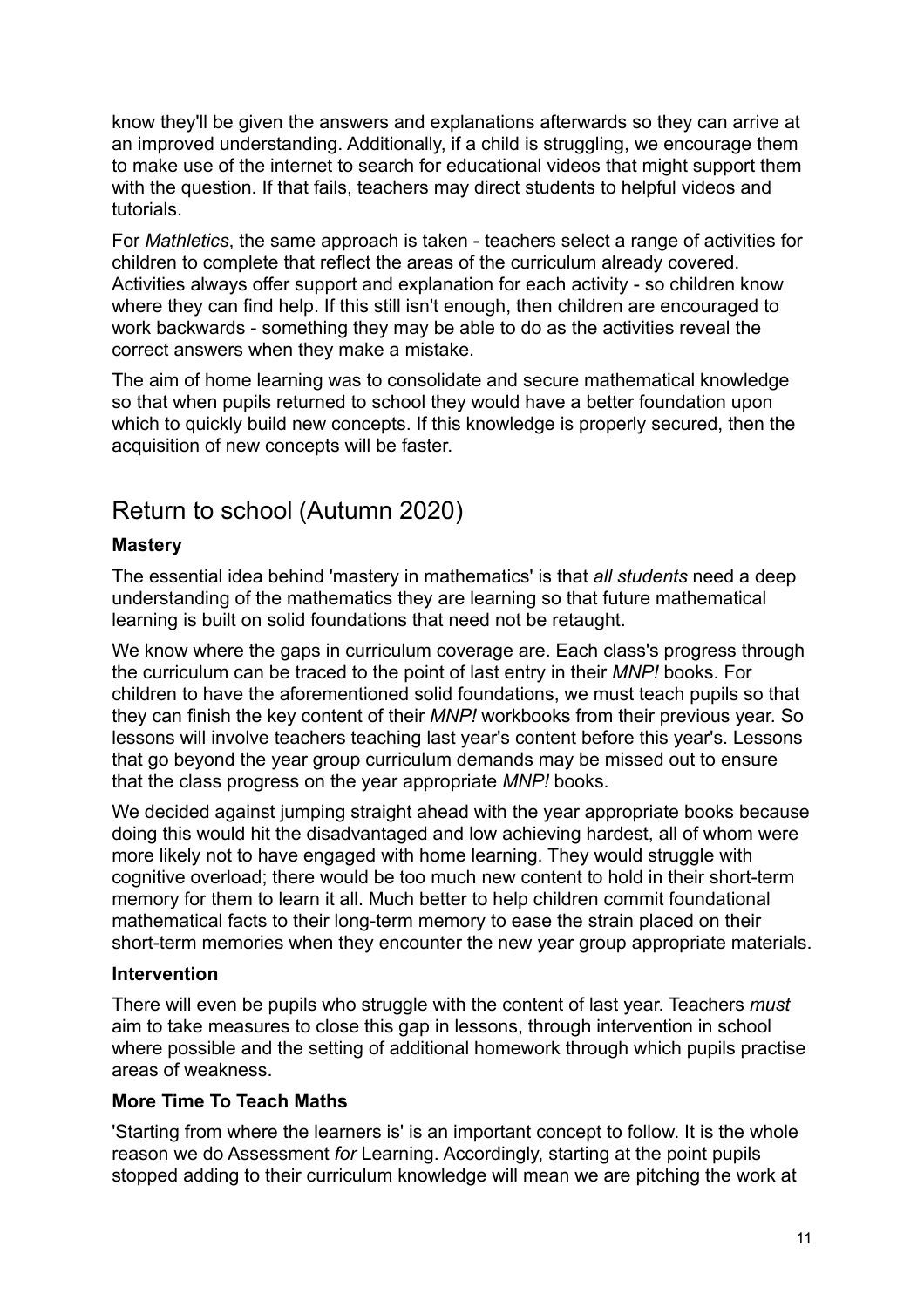the correct level for most pupils. It affords all pupils the opportunity to deepen their understanding and still provides challenge.

The best way to improve at maths quickly is by spending more time doing more maths. Rushing through To that end, teachers must aim to complete two maths lessons a day rather than one. Additional time has been allocated for this purpose. If this is achieved, most classes will complete the past year's work within the first halfterm. Two lessons each day should continue until Christmas, allowing pupils the time to catch up to where they would have been had there been no lockdown.

It's a case of spending time to make that time back. It's imperative that we give more time to maths - at least in this term to close that gap. If we were to race through the curriculum to ensure we have coverage, more gaps would emerge and less knowledge would be secured.

### **Teaching Safely**

There are a number of measures that have been taken to reduce transmission of COVID-19 that affect all subjects - such as pupils being positioned in rows, having individual stationary packs and regularly santising their hands.

The school's CPA approach to maths encourages the manipulation of objects to enhance understanding of mathematical representation and structure. This requires pupils to handle objects (such as dienes and counters). It may be possible to provide pupils with their own resources that they keep in their packs along with their stationary. However, if pupils must share or manipulate resources, they should do so in groups of two only. Where this is necessary, the objects must be thoroughly cleaned before and after use, and pupils should was their hands or hand-sanitise before and after using them.

### Lockdown 2 (Spring 2021)

### **Live teaching**

Expectations were higher in terms of live teaching. Teachers needed to ensure new content was covered. At least half of each of four live sessions a week were to be dedicated to delivering MNP! teaching. Workbooks were sent home and the teachers needed to ensure they could present new concepts in an engaging way, whether that was using a whiteboard or a slideshow. During live sessions, Teachers were required to ask questions of pupils to ensure they were engaged and to provide useful opportunities for A*f*L. Children uploaded all uploaded work and teachers used this to inform future teaching and interventions where needed. This took the form of directing children to resources of the teacher creating them.

### **5-a-days**

Throughout this lockdown, children were given regular opportunities for retrieval practice, at least three times a week. These were targeted at consolidating taught materials.

### Return to school (Summer 2020)

**CPA**